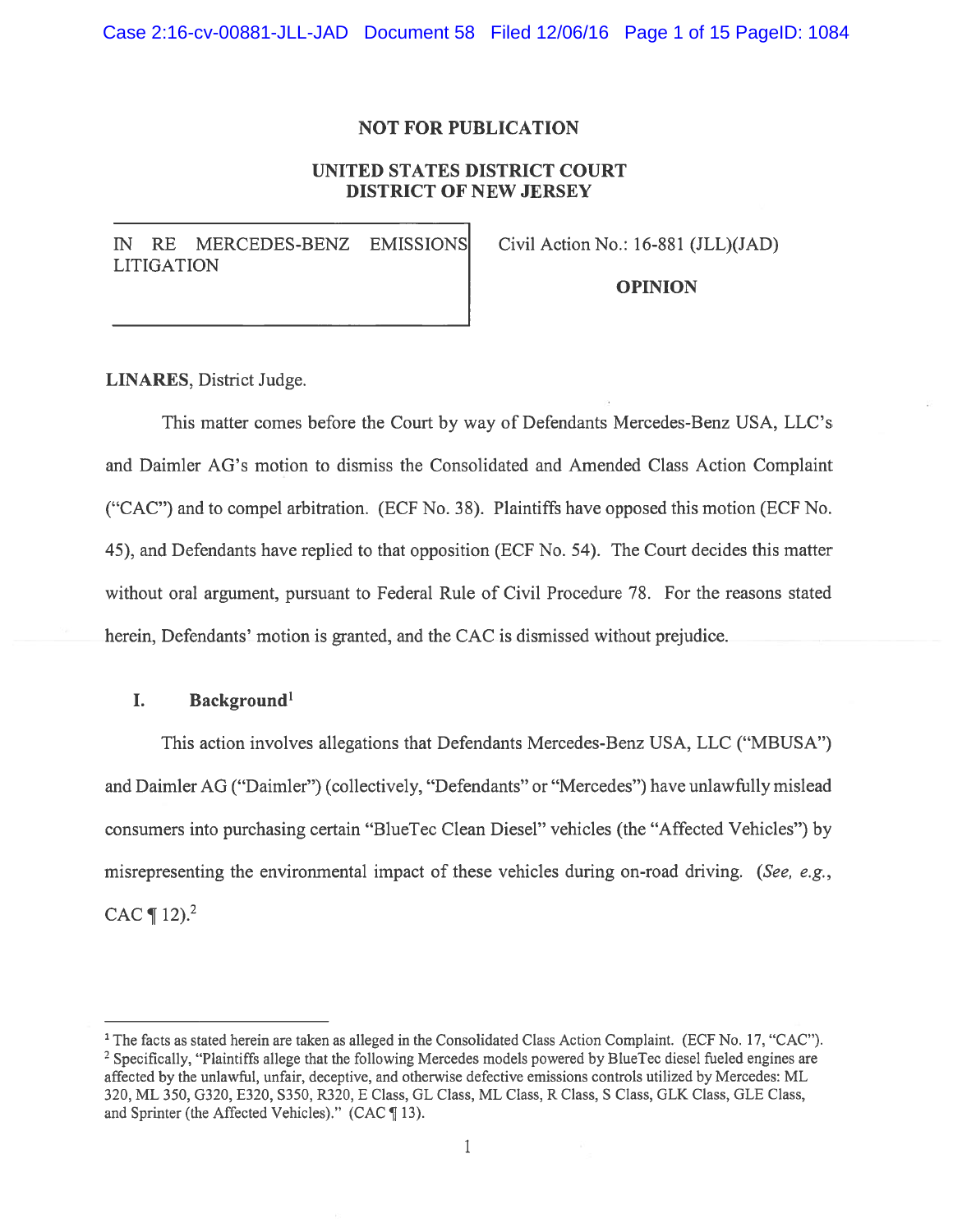#### Case 2:16-cv-00881-JLL-JAD Document 58 Filed 12/06/16 Page 2 of 15 PageID: 1085

According to Plaintiffs, "Mercedes' advertisements, promotional campaigns, and public statements represented that the Affected Vehicles had high fuel economy, low emissions, reduced NOx by 90%, had lower emissions than comparable diesel vehicles, and had lower emissions than other comparable vehicles." (Id. ¶ 101). for example, the CAC cites to press releases that indicated that Mercedes offers "the world's cleanest diesel automobiles" and that the BlueTec Clean Diesel vehicles have "ultra-low emissions." (Id. ¶ 101a-lOlb). Plaintiffs cite to similar representations located, *inter alia*, on Mercedes' website and in promotional brochures. (Id.  $\P$ 101).

Plaintiffs allege that these representations are false and misleading. Specifically, Plaintiffs allege that Defendants utilize "defeat devices" in the BlueTec vehicles, which devices are said to "reduce[] the effectiveness of the emission control system under conditions which may reasonably be expected to be encountered in normal use."  $(Id. \P 11)$ . Thus, Plaintiffs claim that "these Mercedes vehicles are not 'clean diesels' and emit more pollutants than allowed by federal and state laws—and far more than their gasoline fueled counterparts and far more than what <sup>a</sup> reasonable consumer would expec<sup>t</sup> from <sup>a</sup> 'Clean Diesel'." (Id. ¶ 12).

Each individual Plaintiff offers similar allegations with respec<sup>t</sup> to their reliance on Defendants' representations with respec<sup>t</sup> to the Affected Vehicles. For example, New Jersey Plaintiff Anthony Caputo alleges as follows:

Plaintiff selected and ultimately purchased his vehicle, in part, because of the BlueTec Clean Diesel system, as represented through advertisements and representations made by Mercedes. Plaintiff recalls that advertisements and representations touted the cleanliness of the engine system for the environment and the efficiency and power/performance of the engine system. None of the advertisements or representations received by Plaintiff contained any disclosure that the Affected Vehicle had high emissions compared to gasoline vehicles and the fact that Mercedes had designed par<sup>t</sup> of the emissions reduction system to turn off during normal driving conditions.

 $(Id. \P 20).$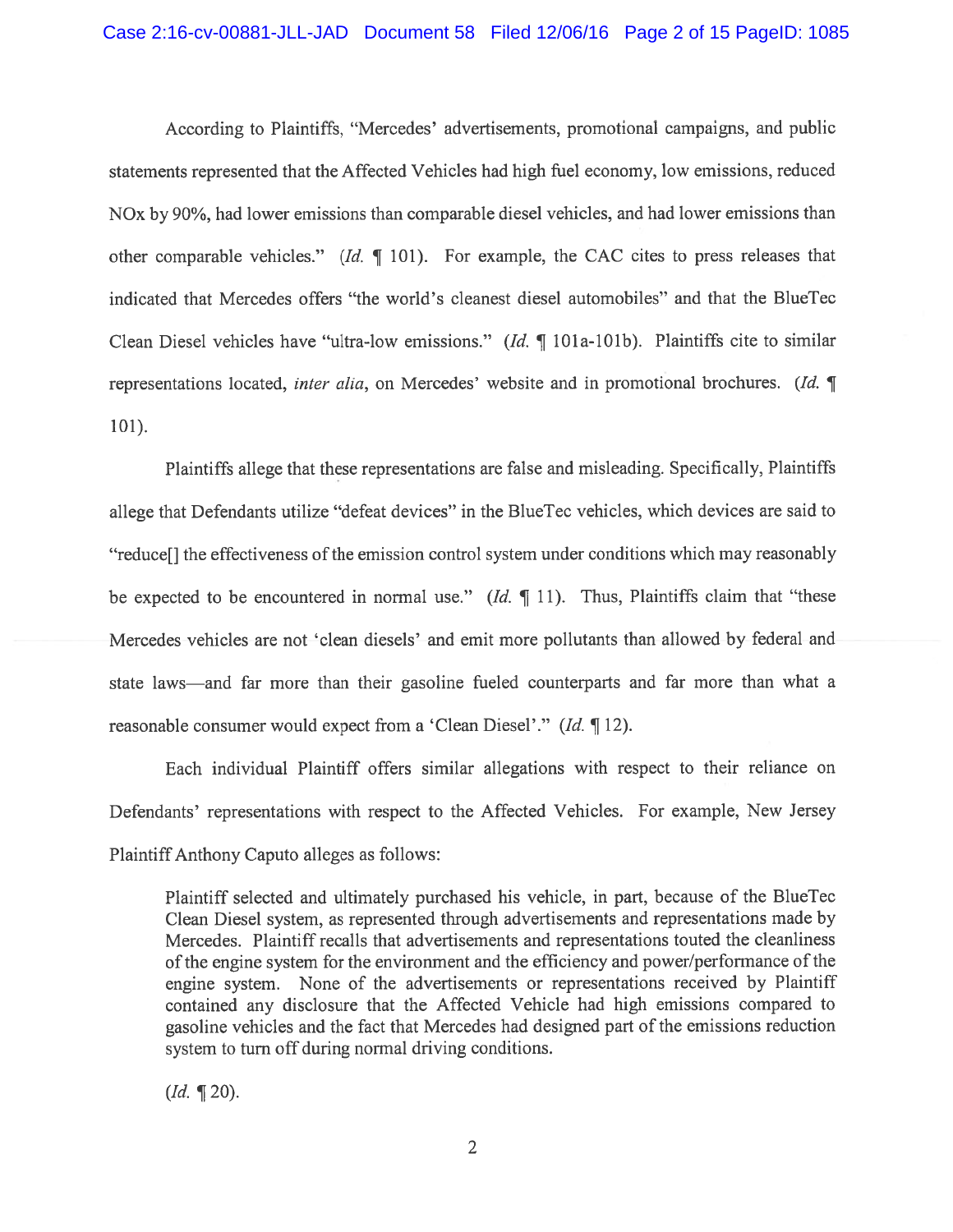The Plaintiffs proceed to allege that if Defendants had been truthful in their representations, they either would not have purchased or leased their respective vehicle, or would have paid less for them. (Id.). As a result of Defendants' conduct, Plaintiffs allege that they have suffered the following ascertainable loss: "out-of-pocket loss and future attempted repairs, future additional fuel costs, decreased performance of the vehicle, and diminished value of the vehicle." (Id.  $\P$  18).

Against this backdrop, Plaintiffs allege claims for breach of contract and State statutory and common law claims sounding in fraudulent concealment and violations of consumer protection laws. (CAC at 104-398). A number of individual plaintiffs filed similar claims in this District, on behalf of overlapping putative classes. On May 5, 2016, for the purposes of judicial efficiency, this Court ordered that these actions, and any substantially similar cases subsequently filed in or transferred to this District were to be consolidated for all purposes. (ECF No. 19). On May 6, 2016, Plaintiff filed the operative CAC.

In the pending motion, Defendants argue that Plaintiffs' claims should be dismissed due to both jurisdictional bars and pleading deficiencies. Respecting jurisdictional preclusion, Defendants maintain that Plaintiffs lack standing to bring this lawsuit and that their claims are preempted by Federal legislation and barred by the primary jurisdiction doctrine. The Court will begin its analysis with the standing issue, as standing is <sup>a</sup> threshold question that implicates the Court's power to hearing this case. See, e.g., O'Shea v. Littleton, 414 U.S. 488, 493 (1974).

3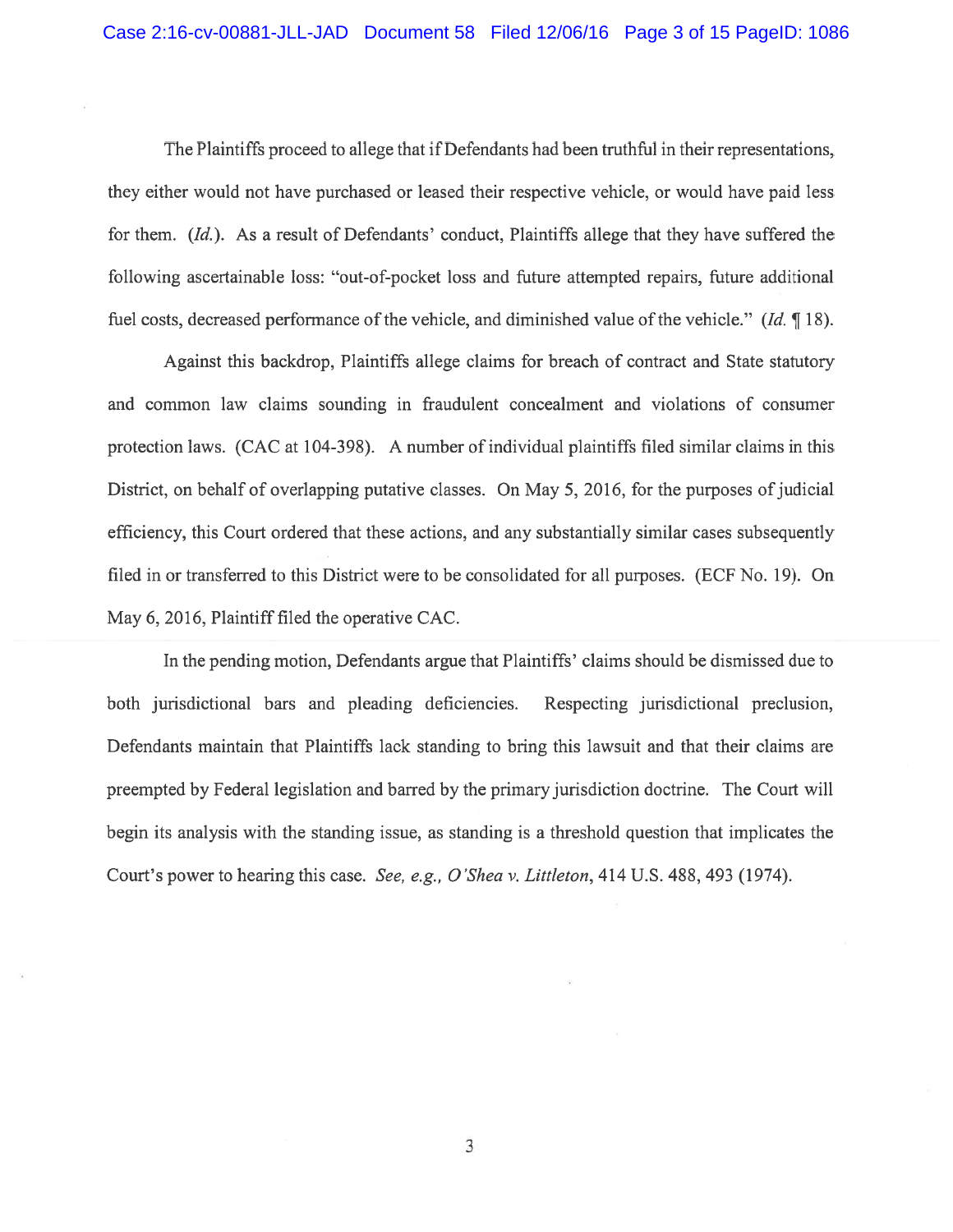### II. Motion to Dismiss on Standing Grounds: Legal Standard

Federal courts have limited jurisdiction and are permitted to adjudicate "cases" and "controversies" only as permitted under Article III of the Constitution. See U.S. Const, Art. III, § 2; see also Phila. Fed'n of Teachers v. Ridge, 150 F.3d 319, 322-23 (3d Cir. 1998). "That case-or controversy requirement is satisfied only where a plaintiff has standing." Sprint Commc'ns Co., L.P. v. APCC Servs., Inc., 554 U.S. 269, 273 (2008). "Absent Article III standing, a federal court does not have subject matter jurisdiction to address <sup>a</sup> <sup>p</sup>laintiffs claims, and they must be dismissed." Taliaferro. v. Darby Twp. Zoning Bd., 458 F.3d 181, 188 (3d Cir. 2006) (citing Storino v. Borough of Point Pleasant Beach, 322 F.3d 293, 296 (3d Cir. 2003)); Daimler Chrysler Corp.  $v.$  Cuno, 547 U.S. 332, 341 (2006) ("If a dispute is not a proper case or controversy, the courts have no business deciding it....").

"In essence the question of standing is whether the litigant is entitled to have the court decide the merits of the dispute or of particular issues." Warth v. Seldin, 422 U.S. 490, 489 (1975). To that end, "the 'irreducible constitutional minimum' of standing consists of three elements." Spokeo, Inc. v. Robins, 136 S. Ct. 1540, 1547 (2016) (citing Lujan v. Defs. of Wildlife, 504 U.S. 555, 560-61 (1992)). "The <sup>p</sup>laintiff must have (1) suffered an injury in fact, (2) that is fairly traceable to the challenged conduct of the defendant, and (3) that is likely to be redressed by <sup>a</sup> favorable judicial decision." *Id.* (citations omitted).<sup>3</sup>

<sup>&</sup>lt;sup>3</sup> In the recent past, courts have held that "[s]tanding implicates both constitutional requirements and prudential concerns." Common Cause v. Pennsylvania, 558 F.3d 249, 257 (3d Cir. 2009) (citing Kowalski v. Tesmer, 543 U.S. 125, 128 (2004)). In 2014, however, in Lexmark International, Inc. v. Static Control Components, Inc., the Supreme Court appears to have refined the prudential standing doctrine, stating that "[jJust as <sup>a</sup> court cannot apply its independent policy judgment to recognize <sup>a</sup> cause of action that Congress has denied, it cannot limit <sup>a</sup> cause of action that Congress has created merely because 'prudence' dictates." <sup>134</sup> S. Ct. 1377, <sup>1388</sup> (2014); see also Scholtes, Virginia, The Lexmark Test for False Advertising Standing: When Two Prongs Don't Make a Right, 30 BERKELEY TECH. L. 1. 1023, <sup>1028</sup> (2015). As the standing issue at bar does not implicate prudential standing concerns, the Court need not address this prong of standing.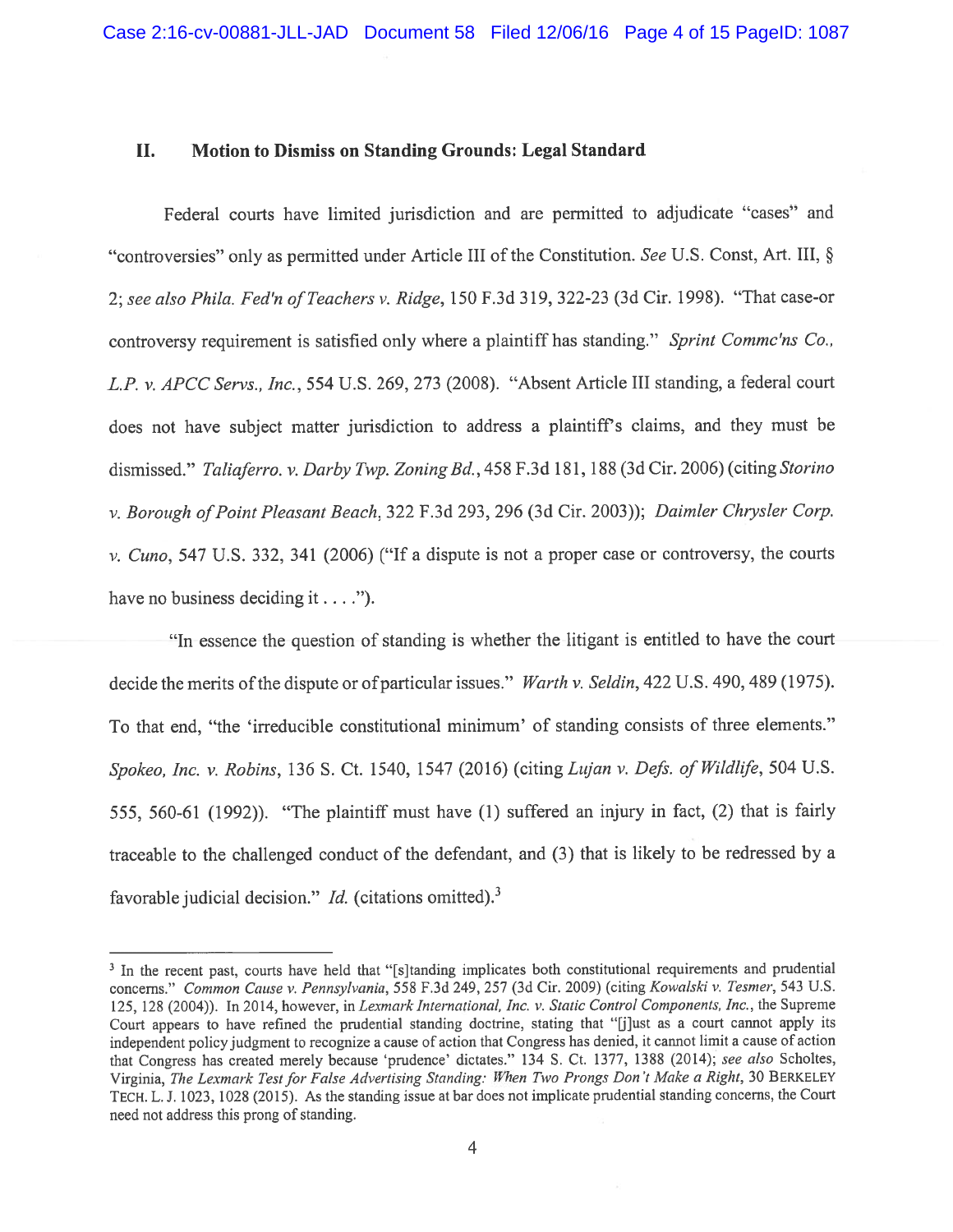#### Case 2:16-cv-00881-JLL-JAD Document 58 Filed 12/06/16 Page 5 of 15 PageID: 1088

In the context of a putative class action lawsuit, "[t]he standing inquiry does not change." In re Franklin Mut. Funds Fee Litig., 388 F. Supp. 2d. 451, 461 (D.N.J. 2005). That is, "a predicate to [a <sup>p</sup>laintiffs] right to represen<sup>t</sup> <sup>a</sup> class is his eligibility to sue in his own right. What he may not achieve himself, he may not accomplish as a representative of a class." Kauffman v. Dreyfus Fund, Inc., 434 F.2d 727, 734 (3d Cir. 1970). At the pleading stage, "[a]lthough general factual allegations of injury resulting from the defendant's conduct may suffice, the complaint must still 'clearly and specifically set forth facts sufficient to satisfy' Article III." Reilly v. Ceridian Corp., 664 F.3d 38,41 (3d Cir. 2011) (quoting Lujan, 504 U.S. at 561); Whitmore v. Arkansas, 495 U.S. 149, 155 (1990)).

"A motion to dismiss for want of standing is . . . properly brought pursuan<sup>t</sup> to Rule 12(b)(1), because standing is <sup>a</sup> jurisdictional matter." In re Schering-Plough Corp. Intron/Temodar Consumer Class Action, 678 F.3d 235, 243 (3d Cir. 2012) (quoting Ballentine v. United States, 486 F.3d 806, 810 (3d Cir. 2007)). It is not necessary for the Court to restate the standard for resolving motions to dismiss for lack of standing, because that standard has already been enunciated. See, e.g., Mortensen v. First Fed. Sav. & Loan Ass'n, 549 F.2d 884, 891 (3d Cir. 1977); U.S. ex rel. Atkinson v. Pa. Shipbuilding Co., 473 F.3d 506, 514 (3d Cir. 2007).

Here, Defendants maintain that Plaintiffs have failed to allege the existence of any defect or deficiency in the emissions profile of the make and model of the vehicles that Plaintiffs themselves actually owned or leased. (ECF No. 38-1 ("Defs.' Mov. Br.") at 7). Additionally, Defendants contend that Plaintiffs' allegations as to "damage" are "not particularized, speculative, and not plausibly pled." (Id. at 10-13). Lastly, Defendants argue that Plaintiffs have not shown that their injury is "fairly traceable" to Defendants' conduct. The Court addresses each of these arguments below.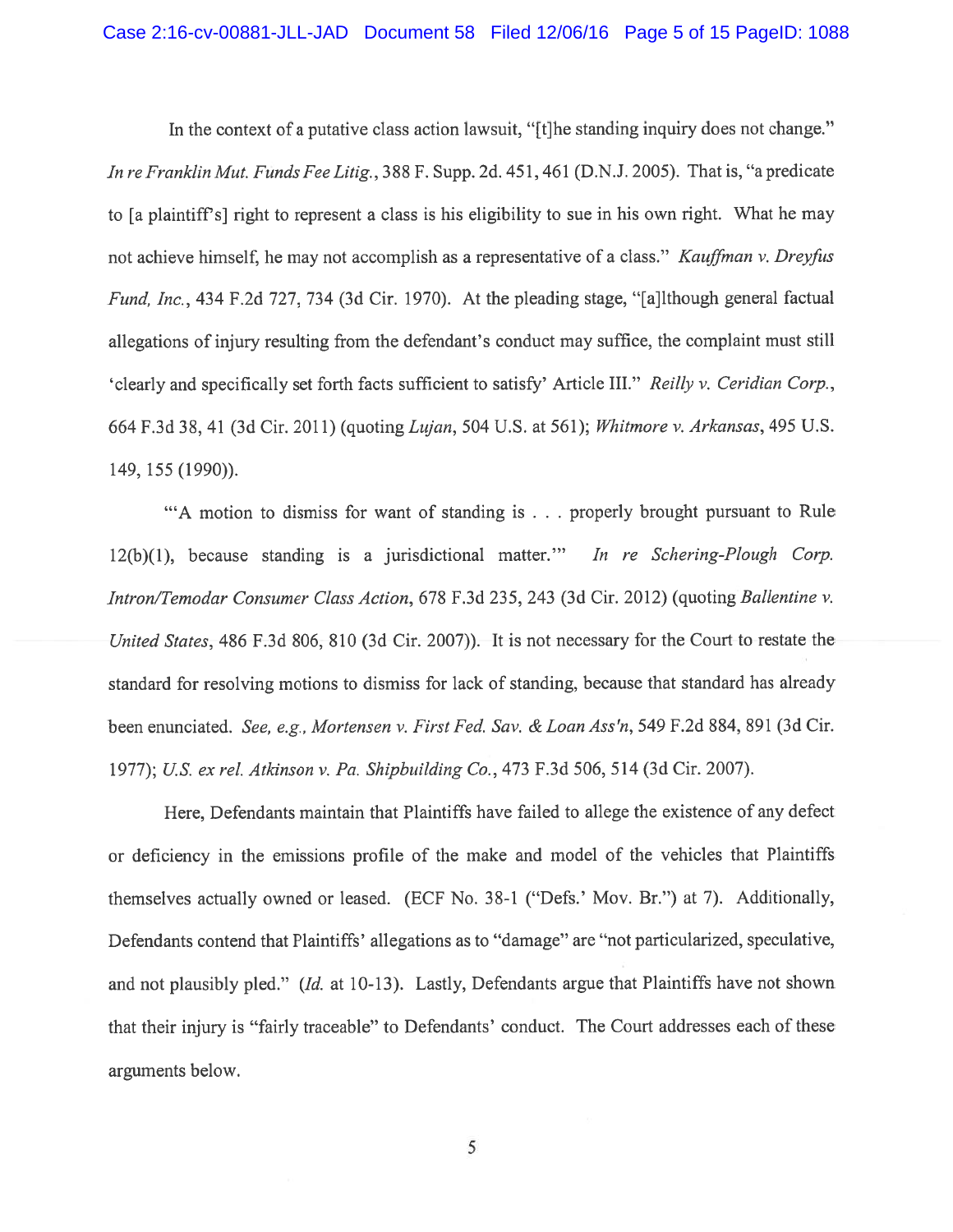## III. Discussion

Plaintiffs contend that they have sufficiently <sup>p</sup>led an injury in fact by alleging that they were denied the "benefit of the bargain." (ECF No. 45 ("Pls.' Br.") at 10-15).<sup>4</sup> Plaintiffs correctly note that "benefit of the bargain damages are recoverable for overpaymen<sup>t</sup> and recoverable to confer standing" under certain circumstances, and neither party contends that <sup>a</sup> benefit of the bargain theory is inappropriate to confer standing as to claims alleged in the CAC. (Id. at 11). A plaintiff may establish an injury in fact vis à vis the benefit of the bargain theory by "alleg[ing] that she received <sup>a</sup> product that failed to work for its intended purpose or was worth objectively less than what one could reasonably expect." Koronthaly v. L'Oreal USA, Inc., 374 Fed. App'x 257, 259 (3d Cir. 2010).

Plaintiffs' benefit of the bargain theory proceeds as follows: "Had [Plaintiffs] known Mercedes' undisclosed manipulations and the higher emissions produced by the B1ueTECs, Plaintiffs would not have purchased or leased those vehicles, or would have paid substantially less than they did." (Pls.' Br. at 11). Stated differently, "Plaintiffs here allege that they would not have

<sup>&</sup>lt;sup>4</sup> Plaintiffs plead several damages theories in the CAC. (See CAC  $\P\P$  142-145). In a section of the CAC entitled "The Damage," Plaintiffs espouse the public health and environmental consequences of increased NOx emissions. (See CAC JJ 142-143). Plaintiffs further plead that in the event Defendants recall the affected vehicles to make them EPAcompliant, Plaintiffs' vehicles will have <sup>a</sup> diminished value and Plaintiffs will incur greater fuel costs than anticipated. (Id.  $\P$ ] 144-145). Finally, Plaintiffs plead a "benefit of the bargain" theory. (Id.  $\P$  145). Specifically, Plaintiffs allege that had they "known of the higher emissions at the time they purchased or leased their Affected Vehicles, they would not have purchased or leased those vehicles, or would have paid substantially less for the vehicles than they did."  $(Id.).$ 

With respec<sup>t</sup> to Plaintiffs' damages theories rooted in (1) environmental harm; (2) public health consequences: and (3) diminished value and increased fuel prices, Defendants contend that these allegations are far too generalized and speculative to confer standing on Plaintiffs. (Defs.' Mov. Br. at 10-12). Plaintiffs have not disputed that these three theories are inadequate to confer standing. (See Pls.' Br. at 10-15). In fact, Plaintiffs state the Defendants' cases respecting the possibility of future injury or harm to the public at large are inapplicable because "[t]his is not <sup>a</sup> case about fear of future injury; Plaintiffs were deceived and overpaid as <sup>a</sup> result of Mercedes' deception, resulting in a present, concrete injury recognizable by law." (Pls.' Br. at 16). Thus, Plaintiff appear to have abandoned each of their damages theories, with the exception of that premised upon overpayment.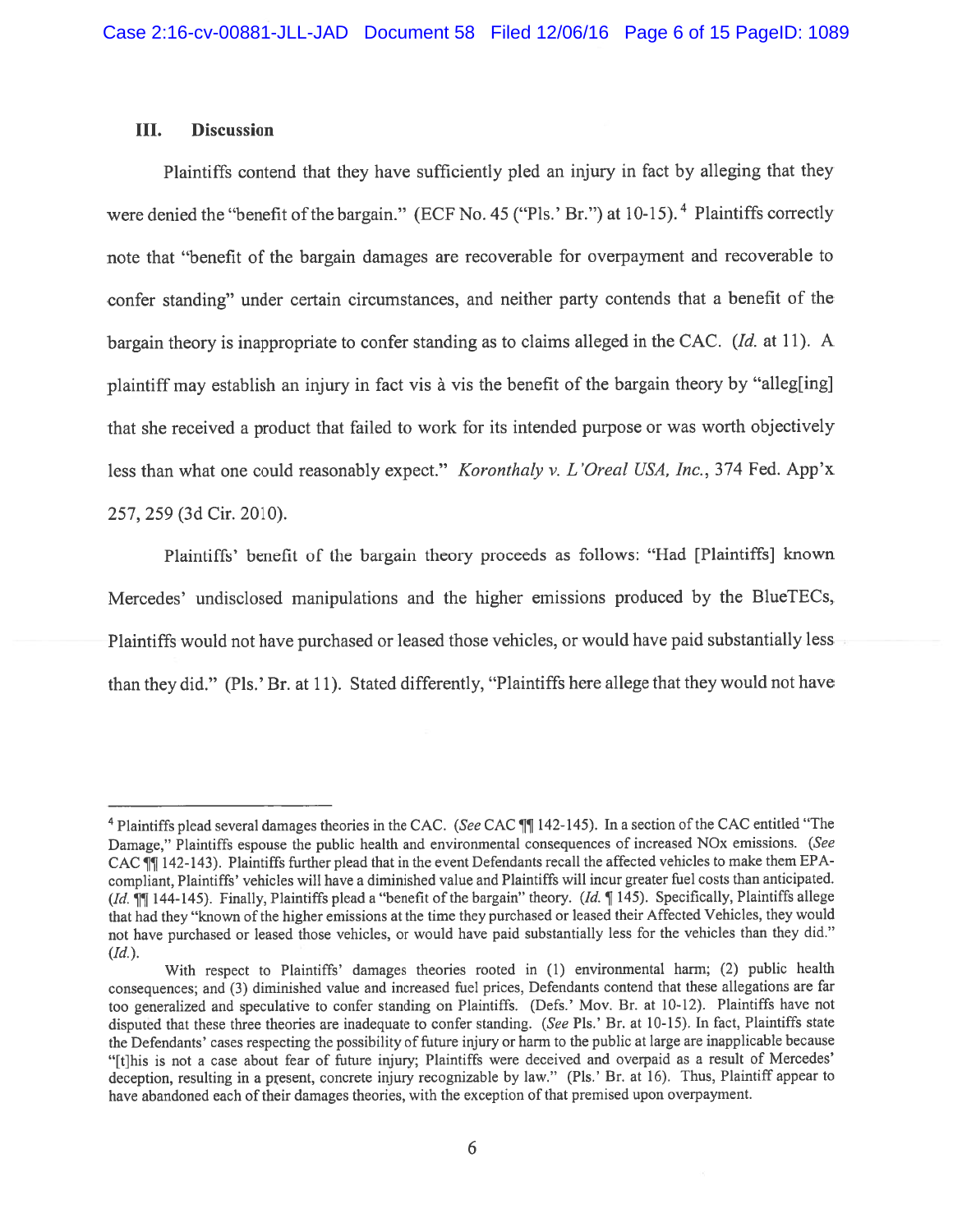purchased their B1ueTEC vehicles or would have paid less had they known about Mercedes' misrepresentations and omissions." (Id. at 13).

#### A. Whether Plaintiffs have Sufficiently Pled an Injury in Fact

Defendants maintain that Plaintiffs cannot establish an injury in fact via the benefit of the bargain theory because: (1) they have failed to allege that the advertisements and statements relied upon by Plaintiffs were, in fact, false, and; (2) Plaintiffs have not sufficiently established that the particular vehicles that the named Plaintiffs actually owned or leased were defective or did not meet applicable regulatory standards.

As to the first point, Defendants argue that Plaintiffs have not sufficiently <sup>p</sup>led the benefit of the bargain theory because "even taking all of [P]laintiffs' allegations as true, the Court still cannot draw a plausible inference that [P]laintiffs did not receive the benefit of the bargain because the Mercedes-Benz 'Clean Diesel' vehicles were less 'environmentally friendly' than they were advertised to be or do not meet regulatory standards." (Defs.' Mov. Br. at 12-13). In other words, Defendants state that "Plaintiffs' benefit-of-the-bargain theory [] fails because they cannot allege facts showing that the advertisements they challenge—even  $if$  they had seen and relied on these statements—were false or deceptive." (Defs.' Reply Br. at 5). Specifically, Defendants argue that Plaintiffs fail to allege the following "critical factual allegations":

- • That there is any objective measure of "environmental friendliness" that can be used to determine whether the vehicles were as "environmentally friendly" as advertised;
- • That allegedly elevated levels of NOx emissions are not counteracted by lower levels of other exhaust emissions, such as ammonia or greenhouse gases, resulting in <sup>a</sup> low level of emissions overall; or
- That the "FTP standard" used as <sup>a</sup> benchmark by [P]laintiffs is considered by the regulatory agencies to be an appropriate or applicable standard for measuring test results for on-road driving, such that [P]laintiffs' on-road tests can be considered evidence of non-compliance.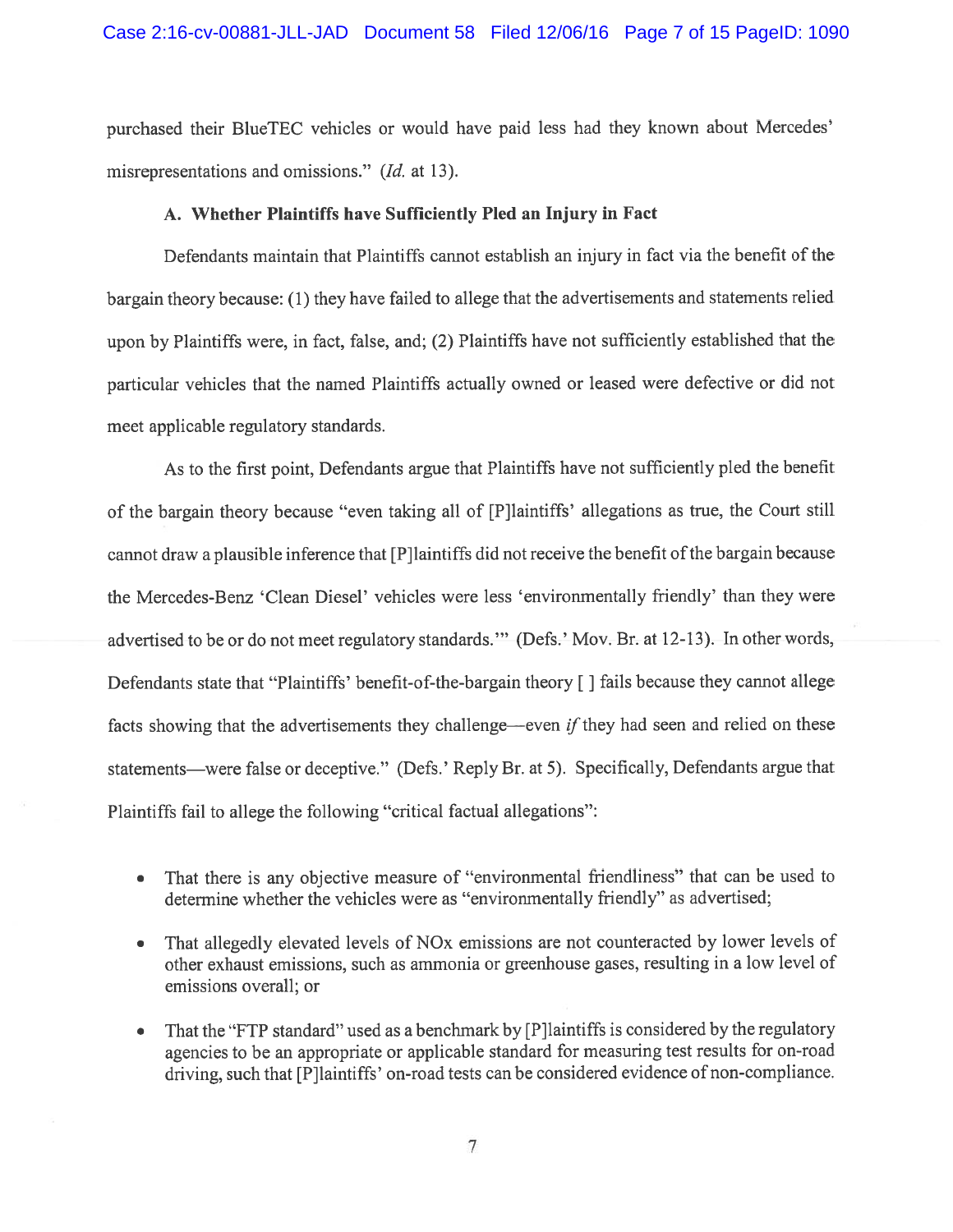# Case 2:16-cv-00881-JLL-JAD Document 58 Filed 12/06/16 Page 8 of 15 PageID: 1091

According to Defendants, in the absence of these factual allegations, among others, "[PJlaintiffs' allegations are equally consistent with the inference that, given modem engineering constraints, complex chemical reactions, and existing industry regulations, Mercedes-Benz diesel vehicles are, as advertised, 'environmentally friendly,' CAC ¶ 101, and compliant with all regulations, id.  $\P$  104." (Defs.' Mov. Br. at 13). Thus, Defendants contend that "exactly how Plaintiffs 'received <sup>a</sup> product that did not deliver the advertised benefits' cannot be plausibly inferred from their allegations, so [P]laintiffs' claims must be dismissed for lack of standing." (Id. at 13).

The Court finds that, at the motion to dismiss stage and as to the standing issue, Plaintiffs have plausibly pled that the products received did not live up to the claims made by Defendants. First, the CAC identifies the precise representations made by Defendants. Among other of Defendants' alleged misrepresentations, Plaintiffs claim that:

- "Mercedes vigorously markets its B1ueTEC vehicles as 'the world's cleaniest and most advanced diesel' with 'ultra-low emissions, high fuel economy and responsive performance' that emits 'up to 30% lower greenhouse-gas emissions than gasoline" and that Mercedes "also represents that its B1ueTEC vehicles 'convert[] the nitrogen oxide emissions into harmless nitrogen and oxygen' and 'reduces the nitrogen oxide in the exhaust gases by up to 90%." (CAC  $\P$  5).
- "Mercedes promotes its Clean Diesel vehicles as 'Earth Friendly: With B1ueTEC, cleaner emissions are now an equally appealing benefit."  $(Id, \P \ 6)$ .
- "Mercedes' advertisements, promotional campaigns, and public statements represented that the Affected Vehicles had high fuel economy, low emissions, reduced NOx by 90%, had lower emissions than comparable diesel vehicles, and had lower emissions than other comparable vehicles." (Id. ¶ 101).

Plaintiffs have further alleged that "[t]hese representations are deceptive and false" and that "Mercedes has programmed B1ueTEC vehicles to turn off or otherwise limit the effectiveness of the emissions reduction systems during real-world driving." (Id.  $\parallel$  7). In support of these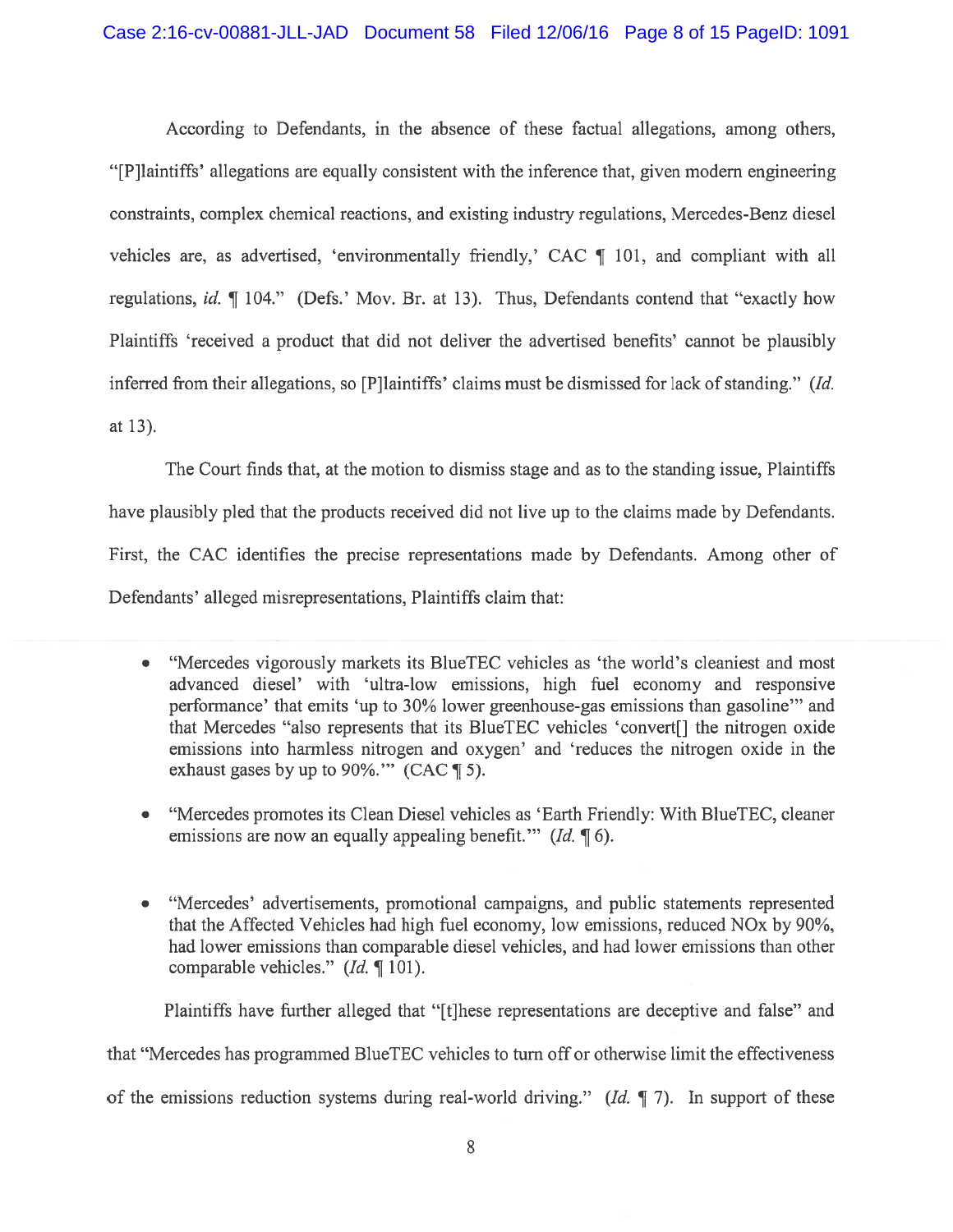#### Case 2:16-cv-00881-JLL-JAD Document 58 Filed 12/06/16 Page 9 of 15 PageID: 1092

statements, Plaintiffs cite to (1) on-road testing of the vehicles, which appear to have been conducted by Plaintiffs' experts (id.  $\parallel \parallel$  124-135); (2) tests conducted by foreign entities (id.  $\parallel$   $\parallel$ 137-138); and (3) Defendants' alleged admissions (which Defendants deny) (id. ¶ 106, 107).

In reply, Defendants argue that Plaintiffs have not and cannot allege any factual allegations to support their position that Mercedes' statements are false or misrepresentations. (See Defs.' Reply Br. at 5-8). However, at this stage of the litigation and in viewing the allegations in the CAC in the totality, the Court finds Plaintiffs' allegations sufficient to suppor<sup>t</sup> Plaintiffs' claims that the vehicles do not live up to Defendants' representations.

As to the second point, Defendants argue that Plaintiffs cannot establish their benefit of the bargain theory because they "fail to allege that the particular makes or models of vehicles they own or lease produce more emissions than Defendants represented, or are defective because they do not meet applicable regulatory emissions standards." (Defs.' Mov. Br. at 7) (emphasis in original). Defendants maintain that Plaintiffs' extensive reliance on testing and reports based upon European models of MBUSA vehicles is misplaced. (Id. at 8). First, Defendants note that any tests run on European vehicles are irrelevant to the emissions of Plaintiffs' vehicles, since Plaintiffs' vehicles "were designed for and sold in the United States." (Id.). Second, according to Defendants, the testing of European vehicles have no bearing on Plaintiffs' vehicles since European emissions standards differ from those of the United States. (Id.). Moreover, Defendants state that the vehicles tested in the European studies were of different models than Plaintiffs' vehicles. (Id.). Even if testing of European vehicles could permit any inference with respec<sup>t</sup> to Plaintiffs' vehicles, Defendants explain that the test results do not suppor<sup>t</sup> Plaintiffs' claims because, contrary to Plaintiffs' representations, those test results affirmatively disclaimed any illegal activity. (Id. at 8-9).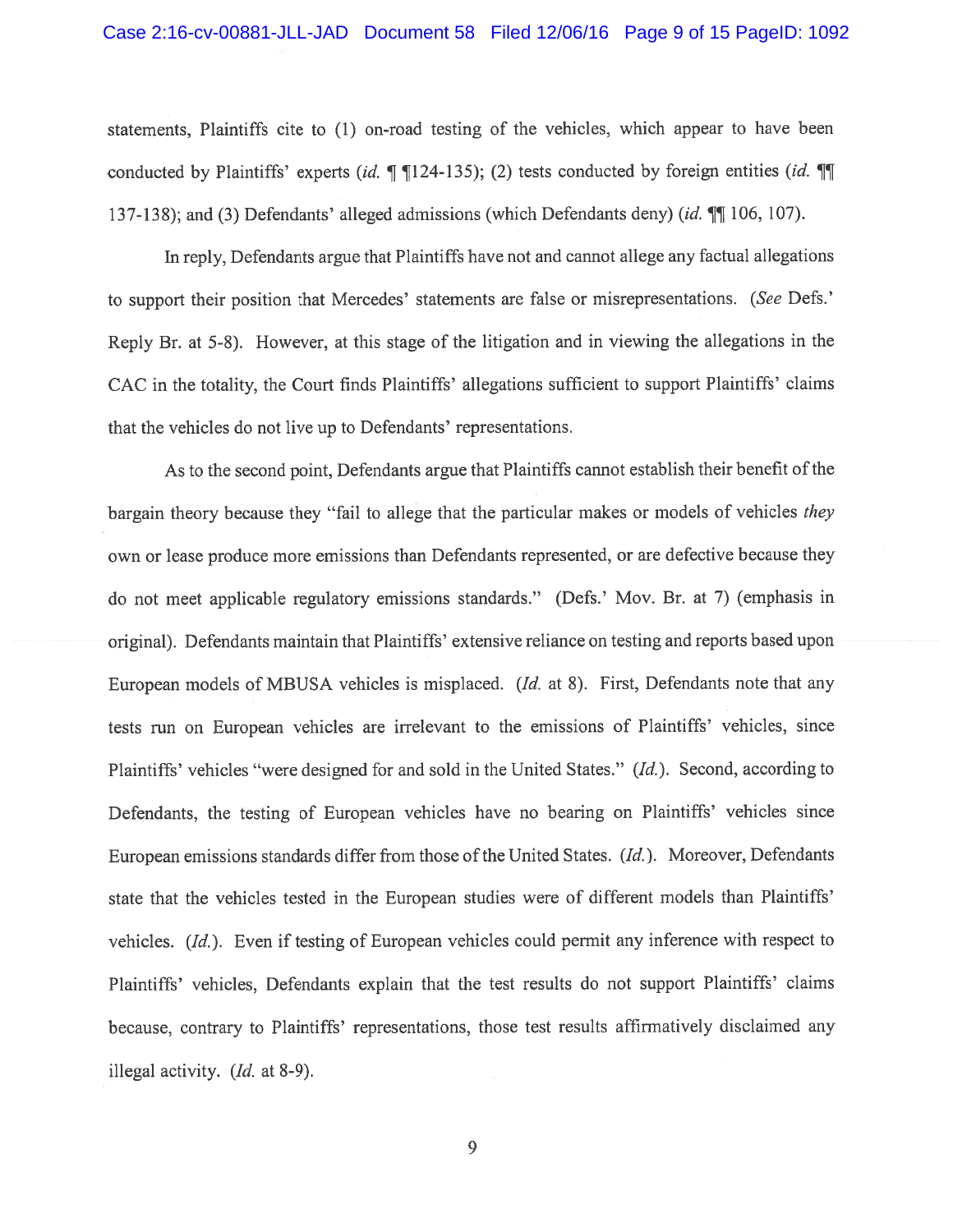In response, Plaintiffs note that although "the European studies did not test the precise models at issue here," the "findings based on testing of similar engines using similar pollution control technologies buttress Plaintiffs' allegations regarding the U.S. models." (Pls.'-Br. at 17, n.12).

Additionally, Defendants challenge Plaintiffs' reliance on the results of their experts' "on road" testing. (Id. at 9). That is, Defendants note that "[P]laintiffs fail to allege facts showing that any of *their* vehicles were tested—or even which model(s) or model year(s) were tested" and that there is, therefore, "no basis to infer that testing of undisclosed vehicles under unregulated conditions can plausibly demonstrate anything about the emissions of [P]laintiffs' vehicles." (Id.) (emphasis in original).

In response Plaintiffs explain that it "it is not necessary to test each specific model in order to allege injury" because "[t]he B1ueTECs have one of two engine types: 2.1 liter or 3.0 liter." (Pis.' Br. at 7, n.5). According to Plaintiffs, "[aJll 2.1 liter engine models have the same engine and emissions control system, as do all 3.0 liter engine models. Plaintiffs' experts tested both engine types covering all class vehicles." (Id.). Further, Plaintiff argues that "it is implausible to sugges<sup>t</sup> that the emissions systems are different in each model; they were not in Volkswagen, where the EPA issued violation notices based on engine size (2.0 and 3.0 liters) and did not differentiate based on models or year. In other words, all 2.0 models were in violation, not, for example, some but not all Jettas or Jettas but not Passats. Similarly, what is common to all Mercedes class vehicles, regardless of engine, is the BlueTEC system." (Id.).

Given that the above statements pertaining to the relationship between the engine types of Plaintiffs' vehicle and the engine types of the vehicles that were tested were not included in the Complaint, the Court will not consider them at the motion to dismiss stage. See, e.g., In re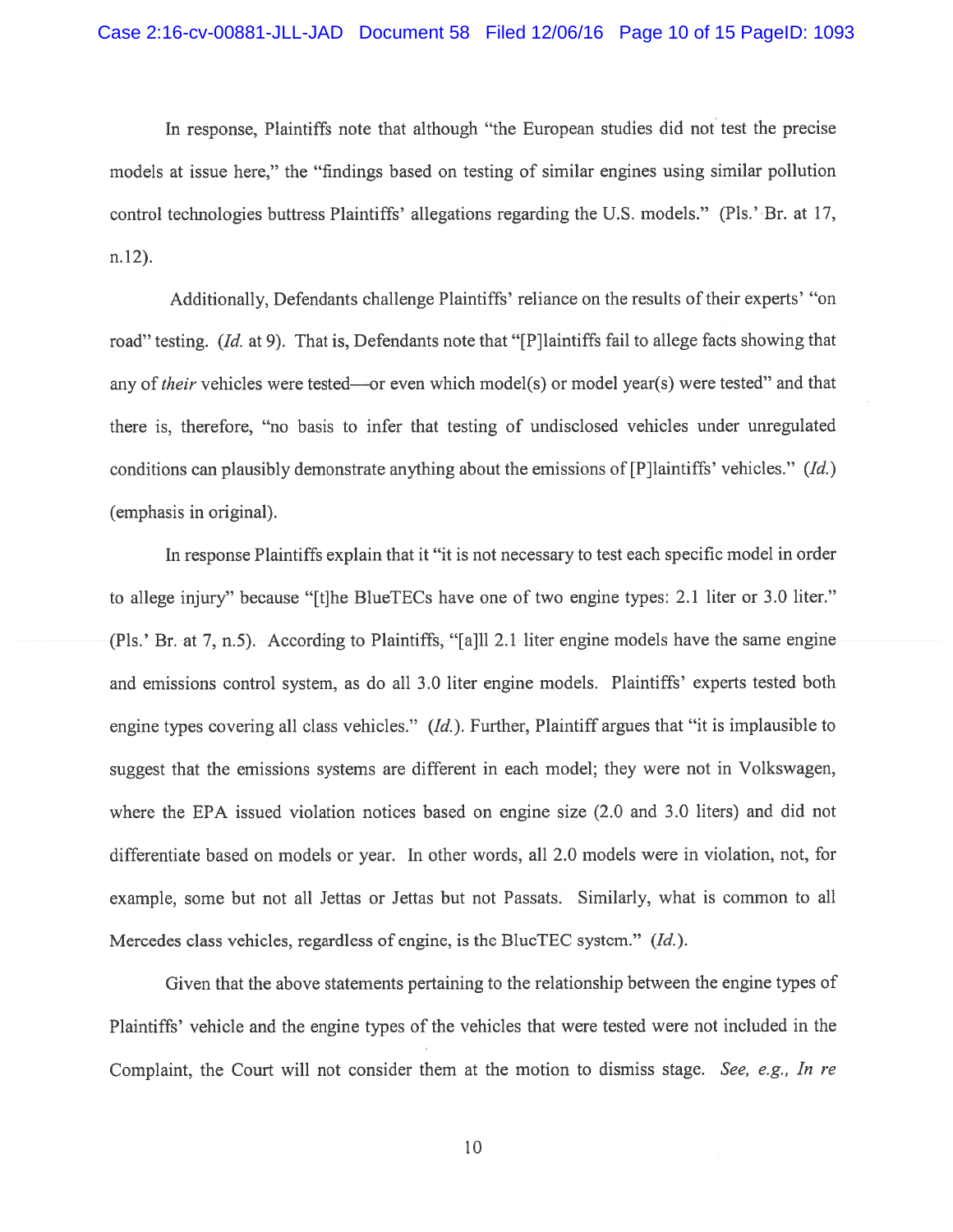Nickelodeon Consumer Privacy Litig., MDL No. <sup>2443</sup> (SRC), <sup>2014</sup> WL 3012873, at \*7 (D.N.J. July 2, 2014) (citing frederico v. Home Depot, <sup>507</sup> F.3d 188, 201-02 (3d Cir. 2007)). However, because, for the reasons stated below, the Court will dismiss the complaint without prejudice on other grounds, Plaintiffs will have the opportunity to amend their <sup>p</sup>leading to add these new allegations.5

# B. Whether the Alleged Injury is "Fairly Traceable" to Defendants' Conduct

"The second requirement of Article III standing is 'traceability.' If the injury-in-fact prong focuses on whether the plaintiff suffered harm, then the traceability prong focuses on who inflicted that harm." Toll Bros., Inc. Twsp. Of Readington, 555 F.3d 131, 142 (3d Cir. 2009) (citation omitted). Here, Defendants argue that "Plaintiffs have not <sup>p</sup>lausibly alleged that any purported injury of 'overpayment' is 'fairly traceable to the challenged action of the [Defendants]."" (Defs.' Mov. Br. at 13) (quoting Toll Bros., 555 F.3d at 137-38). That is, Defendants state that Plaintiffs have not identified any specific misrepresentations that the named Plaintiffs relied upon in purchasing or leasing their vehicles. (Defs.' Mov. Br. at 13). Moreover, Defendants note that Plaintiffs have not alleged that any of the suspec<sup>t</sup> advertisements related to the specific models Plaintiffs purchased or leased.

Plaintiffs also refute Defendants' statement that "Plaintiffs lack standing because they fail 'to allege that they experienced <sup>a</sup> [J defect." (Pis.' Br. at 13). Specifically, Plaintiffs explain that they are not required to allege <sup>a</sup> defect in order to succeed on their benefit of the bargain theory. (Id. at 13-16). While the Court agrees with Plaintiffs that Defendants contend that the evidence alleged in the CAC does not suppor<sup>t</sup> the existence of <sup>a</sup> defect generally, the Court construes Defendants' brief as primarily arguing that Plaintiffs have not explained how their particular vehicles are defective. (See, e.g., Defs.' Mov. Br. at 9 ("Among other things, [P]laintiffs fail to allege facts showing that any of their vehicles were tested—or even which model(s) or model year(s) were tested. As with the European testing, there is no basis to infer that testing of undisclosed vehicles under unregulated conditions can <sup>p</sup>lausibly demonstrate anything about the emissions of [P]laintiffs' vehicles.") (emphasis in original). To the extent Defendants argue that Plaintiffs cannot prove any misrepresentations, the Court has addressed these arguments, above.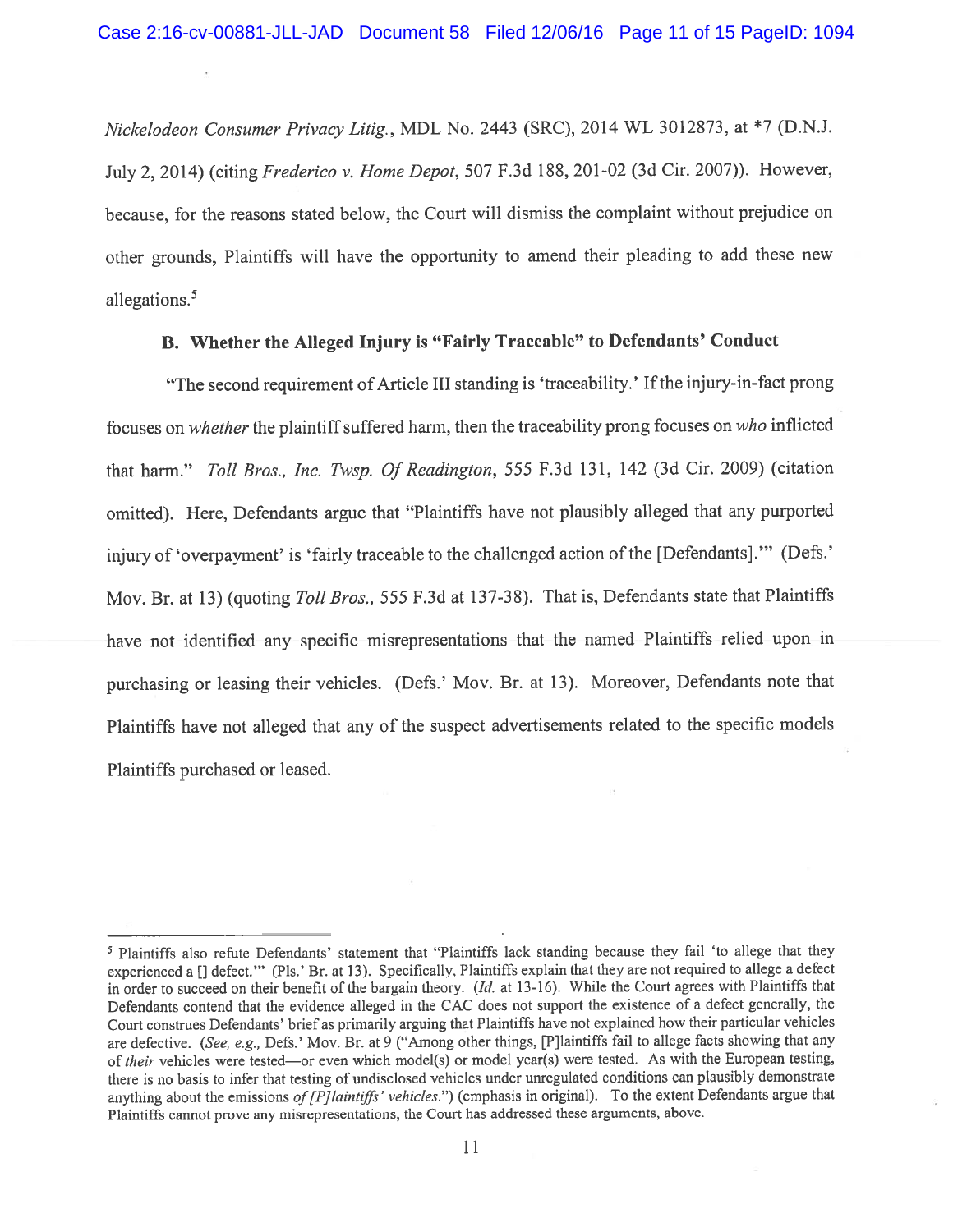In response, Plaintiffs maintain that they have sufficiently <sup>p</sup>led facts to show that

Defendants' conduct was fairly traceable to their decision to purchase or lease their vehicles. As

an example, Plaintiffs cite to the following allegations of New Jersey Plaintiff Anthony Caputo:

Mercedes knew about, manipulated, or recklessly disregarded, the inadequate emission controls during normal driving conditions, but did not disclose such facts or their effects to Plaintiff, so Plaintiff purchased his vehicle on the reasonable, but mistaken, belief that his vehicle was <sup>a</sup> "clean diesel" as compared to gasoline vehicles, complied with United Sates emissions standards, and would retain all of its operating characteristics throughout its useful life, including high fuel economy. Plaintiff selected and ultimately purchased his vehicle, in part, because of the B1ueTEC Clean Diesel system, as represented through advertisements and representations made by Mercedes. Plaintiff recalls that the advertisements and representations touted the cleanliness of the engine system for the environment and the efficiency and power/performance of the engine system. None of the advertisements reviewed or representations received by Plaintiff contained any disclosure that the Affected Vehicle had high emissions compared to gasoline vehicles and the fact that Mercedes had designed par<sup>t</sup> of the emissions reduction system to turn off during normal driving conditions. Had Mercedes disclosed this design, and the fact that the ML <sup>350</sup> actually emitted pollutants at <sup>a</sup> much higher level than gasoline vehicles do, and at <sup>a</sup> much higher level than <sup>a</sup> reasonable consumer would expect, and emitted unlawfully high levels of pollutants, Plaintiff would not have purchased the vehicle, or would have paid less for it.

(Pls.' Br. at 18) (citing CAC ¶ 20, and noting that the CAC makes nearly identical allegations for all other Plaintiffs). Plaintiffs opine that they "need not demonstrate their reliance on specificallydelineated advertisements because they each <sup>p</sup>lead: (i) that they relied on pervasive advertisements touting the cleanliness of the BlueTEC engines, advertisements that Plaintiffs contend caused them to purchase their vehicles, and (ii) that they would not have bought or leased the vehicles had they known the truth, or would have paid less." (Pls.' Br. at 40-41). While the Court agrees with Plaintiffs that they do not need to point to specific advertisements that they relied upon, Plaintiffs' vague reference to "advertisements and representations" is insufficient to prove reliance (or "causation") on any alleged misrepresentations.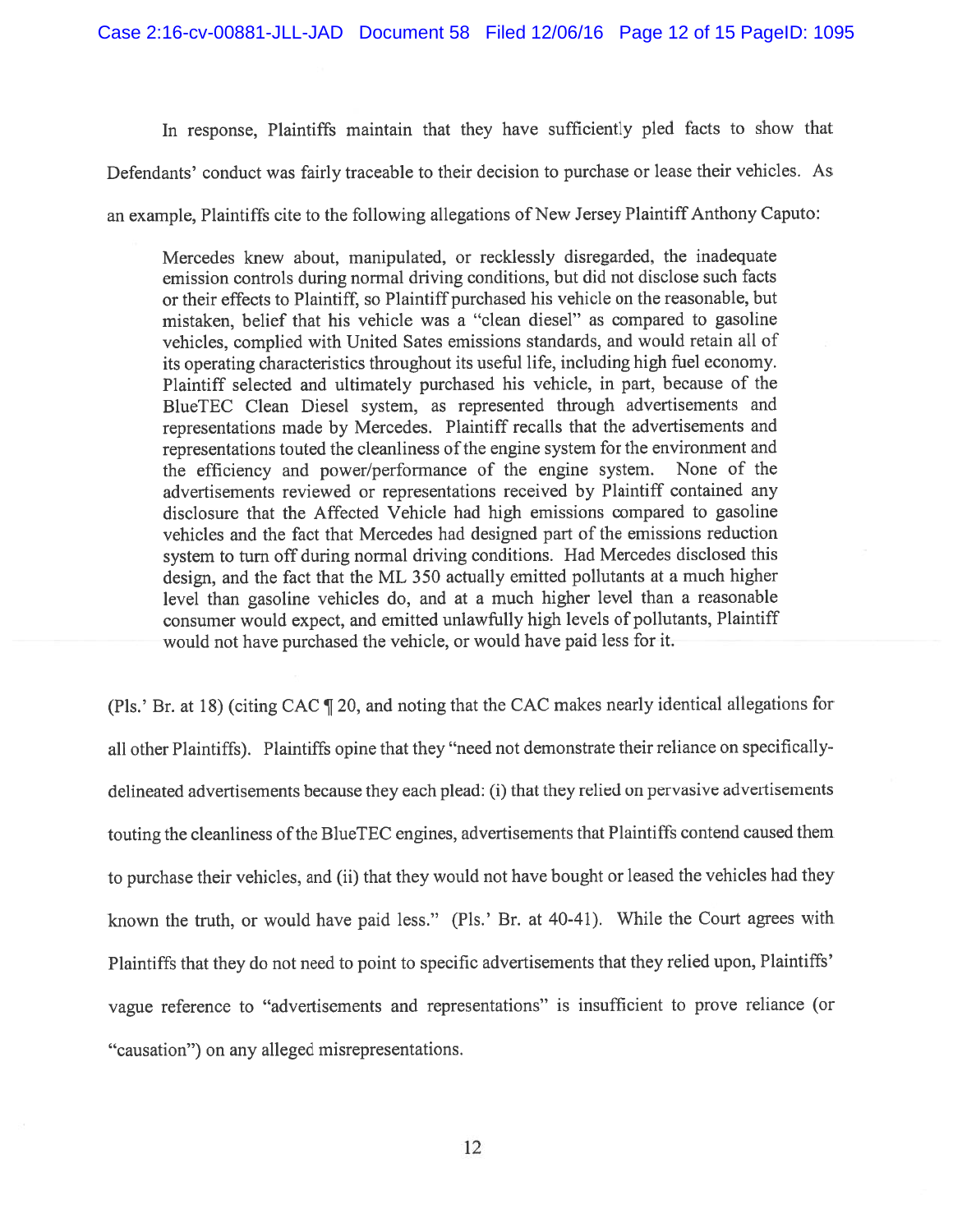In In re Gerber Probiotic Sales Practices Litig., 12-cv-835, 2013 WL 4517994 (Aug. 23, 2013)—relied upon by Defendants herein—a putative class of consumers brought consumer fraud claims arising out ofthe alleged deceptive, false, and misleading marketing of certain Gerber baby products. The Gerber <sup>p</sup>laintiffs alleged that the manufacturer represented the products as providing immune system benefits that it did not, in fact, provide. *Id.* at \*1. Like the Plaintiffs in the case at bar, the Gerber Plaintiffs relied upon <sup>a</sup> benefit of the bargain theory to confer standing. Id. at \*5 ("Plaintiffs claim that they paid a premium for the Products at issue based on false, deceptive and misleading representations.").

In its standing analysis, this Court considered whether plaintiffs had sufficiently pled reliance on Gerber's labeling and advertising to show that Defendants' conduct was fairly traceable to Plaintiffs' alleged injury. There, the <sup>p</sup>laintiffs <sup>p</sup>led reliance on defendants' advertising and labeling to varying degrees of specificity. This Court explained:

[O]ther than the Products' label, no Plaintiff alleges even the general type of medium or "advertising" to which they were allegedly exposed. . . . Therefore, the SAC does not contain sufficient facts to allege that the injuries which resulted to Plaintiffs were fairly traceable to any of Gerber's representations other than those on the Products' labeling.

 $Id.$  <sup>6</sup> Thus, this Court concluded that "[t]he SAC only establish[ed] standing to sue for injuries caused by the alleged misrepresentations on the Products' labels." Id. at \*10.

In the case at bar, Plaintiffs reference <sup>a</sup> number of specific advertisements throughout the Complaint. (See, e.g., CAC ¶ <sup>98</sup> (citing <sup>a</sup> <sup>2008</sup> press release), ¶ <sup>100</sup> (referencing print advertising and brochures), ¶ 101(c) (citing Mercedes' website)). However, no Plaintiffhas alleged that he or

<sup>&</sup>lt;sup>6</sup> In a subsequent opinion in *Gerber*, this Court held that the plaintiffs had sufficiently amended their complaint to demonstrate causation for standing purposes where "[e]ach [p]laintiff [alleged that he or she] saw the product labels" and where several <sup>p</sup>laintiffs also alleged that they viewed the company's website or saw print, television, or in-store advertisements. In re Gerber Probiotic Sales Practices Litig. ("Gerber II"), No. 12-cv-835 (JLL), 2014 WL 1310038, \*4-6 (D.N.J. Mar. 31, 2014).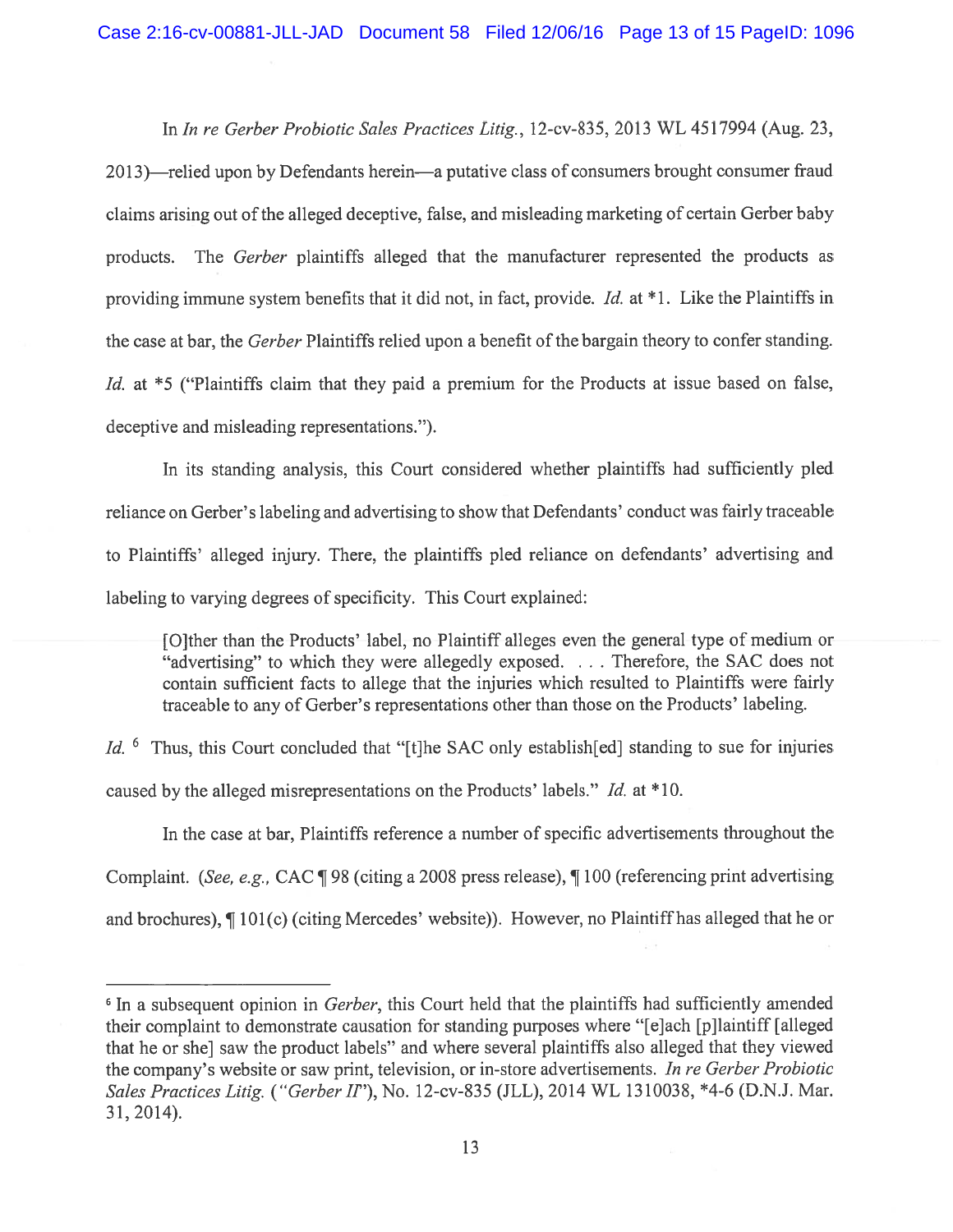she relied upon any of the cited advertisements in deciding to lease or purchase one of Defendants' vehicles. (See, e.g., CAC ¶ 20). That is, Plaintiffs in this action, just as the <sup>p</sup>laintiffs in Gerber, hinge the causation element of standing on <sup>a</sup> genera<sup>l</sup> advertising scheme. Specifically, Plaintiffs allege that they purchased or leased their vehicles "in part, because of the B1ueTEC Clean Diesel system, as represented through advertisements and representations made by Mercedes. Plaintiff recalls that the advertisements and representations touted the cleanliness of the engine system for the environment and the efficiency and power/performance of the engine system." (CAC ¶ 20). Just as their counterparts in Gerber, Plaintiffs here have not "allege[d] the general type of medium or 'advertising' to which they were [personally] allegedly exposed." Gerber, 2013 WE 4517994, \*6. For example, Plaintiffs have not alleged that they actually viewed any category of advertisements—i.e., Defendants' website, press releases, etc.— that contained the alleged misrepresentations. See Geber II, 2014 WL 1310038, \*4-6. Accordingly, the Court finds that the CAC does not contain sufficient facts to allege that Plaintiffs' injuries were fairly traceable to any of Defendants' representations. See Hein v. Freedom From Religion Foundation, Inc., 551 U.S. 587, 599 (2007) (quoting Allen v. Wright, 468 U.S. 737, 751 (1984) ("A plaintiff must allege persona<sup>l</sup> injury fairly traceable to the defendant's allegedly unlawful conduct and likely to be redressed by the requested relief.")).

Because the Court finds that Plaintiffs do not have standing based upon the facts alleged in the CAC, the Court is without subject matter jurisdiction to address Defendants' remaining arguments for dismissal.

### IV. Conclusion